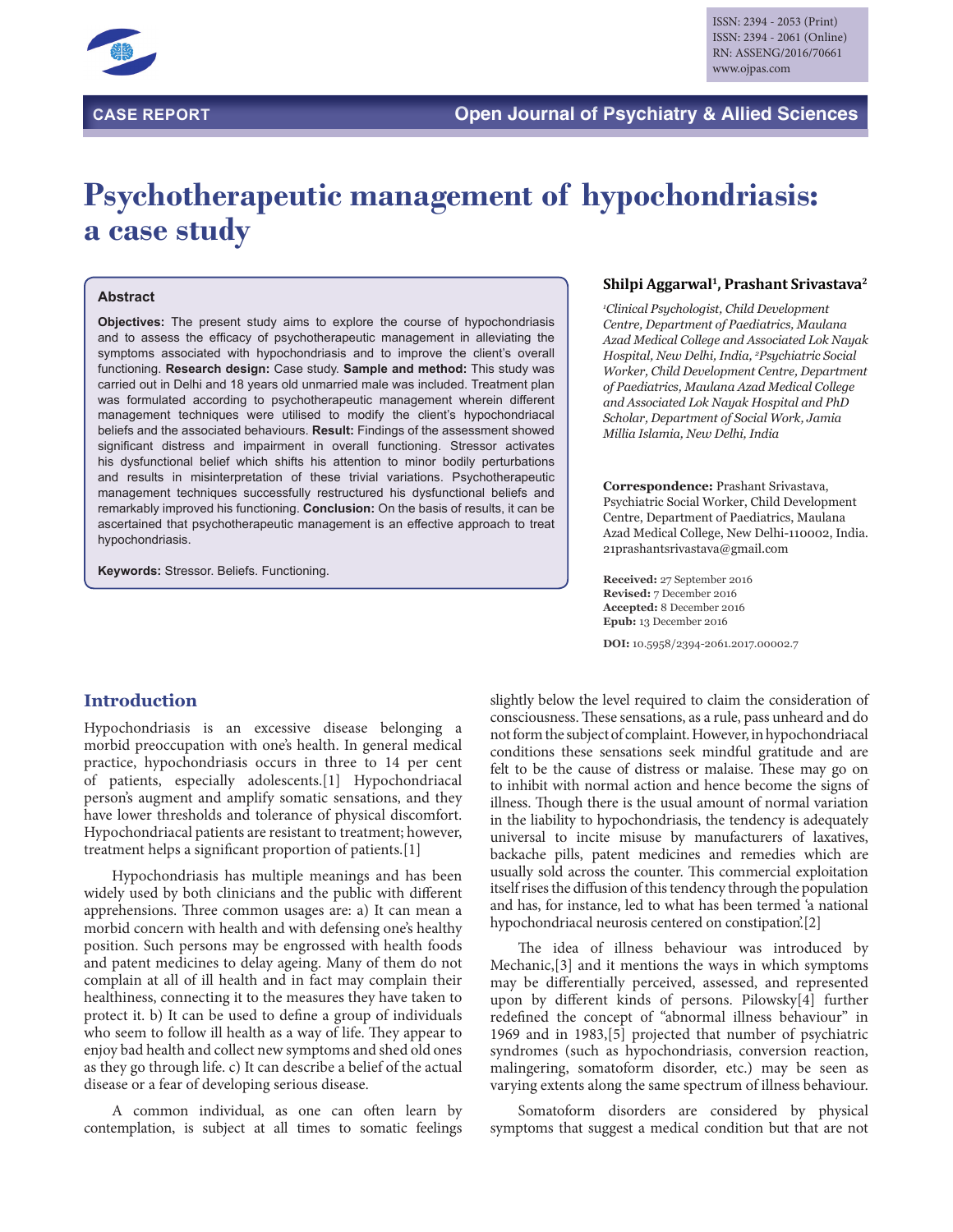fully clarified by a medical condition. Patients presenting with somatoform disorders characterise a formidable challenge to the healthcare system. These patients tend to overuse healthcare services, derive little profit from treatment, and experience protracted impairment, long-lasting for many years.[6] Many patients with somatoform symptoms are displeased with the medical services they obtain and recurrently change physicians.[7] Likewise, physicians of these treatment-resistant patients often feel unsatisfied by patients' common complaints and disappointment with treatment.[7,8]

# **Differential diagnosis**

The symptoms of hypochondriasis are similar to several other mental disorders. Such as both hypochondriasis and panic disorder involve fears related to bodily sensations, panic attacks can occur in both conditions. Panic attacks and panic disorder, however, are marked by the fear of imminent physical catastrophe (e.g. ''I am having a heart attack, losing control, dying'') that will occur before help can be obtained. In contrast, the fears in hypochondriasis often concern more latent threats (e.g. "I may have a brain tumour or lung cancer") that could be treated with appropriate and adequate medical attention and intervention. Similary both hypochondriasis and generalized anxiety disorder can include worries about illness, but individuals who have generalized anxiety disorder evidence additional areas of worry (e.g. relationships, finances, world affairs) and the content of their health-related worries often shifts. In addition, patients who have generalized anxiety disorder tend to ruminate more and engage in less safetyseeking behaviour than those who have hypochondriasis.

### **A case report**

Mr P, 18 years male Hindu, unmarried, intermediate passed belonging from upper middle class came with his father with the chief complaints of voice problem- "voice not coming out", breathing problem, communication problem, aggressive behaviour, and thought of "suffering" from throat cancer.

According to the patient till June 2011, he was functioning well. In June 2011, he suffered from throat pain and visited an Ear, Nose, and Throat (ENT) specialist. As his throat problem did not subside completely, he visited another ENT specialist after a month who diagnosed him as having infection. The patient started believing that he was suffering from throat cancer. Following which in past 13 months he visited five ENT specialists, three oncologists, and two psychiatrists. All medical investigations conducted by the doctors ruled out the possibility of cancer. According to the patient he had severe cough, swelling, burning sensation in the throat, and one incidence of bleeding which made his belief firm.

Since summer 2011, according to him, the relationship with family members was strained. In 2012 July, he joined BTech which he discontinued after three days of joining. According to him he had a romantic relationship with a relative, though he was not in regular touch with that girl or proposed each other. He also reported of having breathing problem when he was in closed space, climbs up the staircase, walks, and runs. He observed that he started feeling sad and difficulty in concentrating. He also mentioned of having decreased appetite since past one year. He was

admitted in a psychiatric hospital for ten days and was given electroconvulsive therapy (ECT) once. He was on amlodipine 5 mg, clonazepam 0.5 mg, olanzapine 10 mg, and pimozide 2 mg from November-December 2012. He had also taken blonanserin 2 mg and divalproex 500 mg.

Mr P was first issue of non-consanguineous parents. His developmental milestones were reported to be normal. He was good in studies till SSE but in first year inter he left his college. Father was 49 years old, BA pass, a journalist in a local newspaper. Mother was 39 year old, MA, BEd and teacher by profession. His elder brother was 20 years old, studying BTech third year. He had a younger sister who was 17 years old and studying in intermediate first year. His overall interpersonal relationship with family was strained on that time.

On mental state examination (MSE), speech was soft, not audible, unclear, goal directed, and coherent. Content of thought revealed preoccupation with his health condition. Subjectively client reported "I am ok" and objectively appeared sad and worried. His cognitive functions were intact. Personal and social judgement was impaired. Insight level was at IV.

# **Reason for taking for intervention**

To reduce the preoccupation about the unexplained somatic pains, enhance the productive activities, quality of life, individual functioning, and to reduce the distress, doctor shopping, poor coping skills, give awareness regarding the manifestations of hypochondriasis, reduce his anxiety and worry about future.

### **Specific areas to be focused**

### *Short-term objectives*

- Establish a firm therapeutic alliance with the patient
- Educate the patient regarding the manifestations of somatoform disorder
- Offer consistent reassurance and make a behavioural contract
- Maintain regular, consistent contact with a single physician.

### *Long-term objectives*

- Optimise the patient's ability to cope with the symptoms rather than trying to eliminate the symptoms
- Deal with coexisting disorders including persistent low mood and anxiety.

### **Types and techniques of intervention**

### *Psychoeducation*

The patient and family members were offered psychoeducation to make the client and his family aware about the nature of illness, course, treatment, prognosis, and to clear any misconceptions about the illness. This was done so that the client is in a better position to deal with the illness as the client had no hope of getting better. Directions to reduce repeated medical consultations and investigations also provided.

### *Supportive psychotherapy*

Supportive psychotherapy was aimed at validating the distress the client is undergoing. The patient is given reassurance, support, and his ability to cope with distress is reinforced.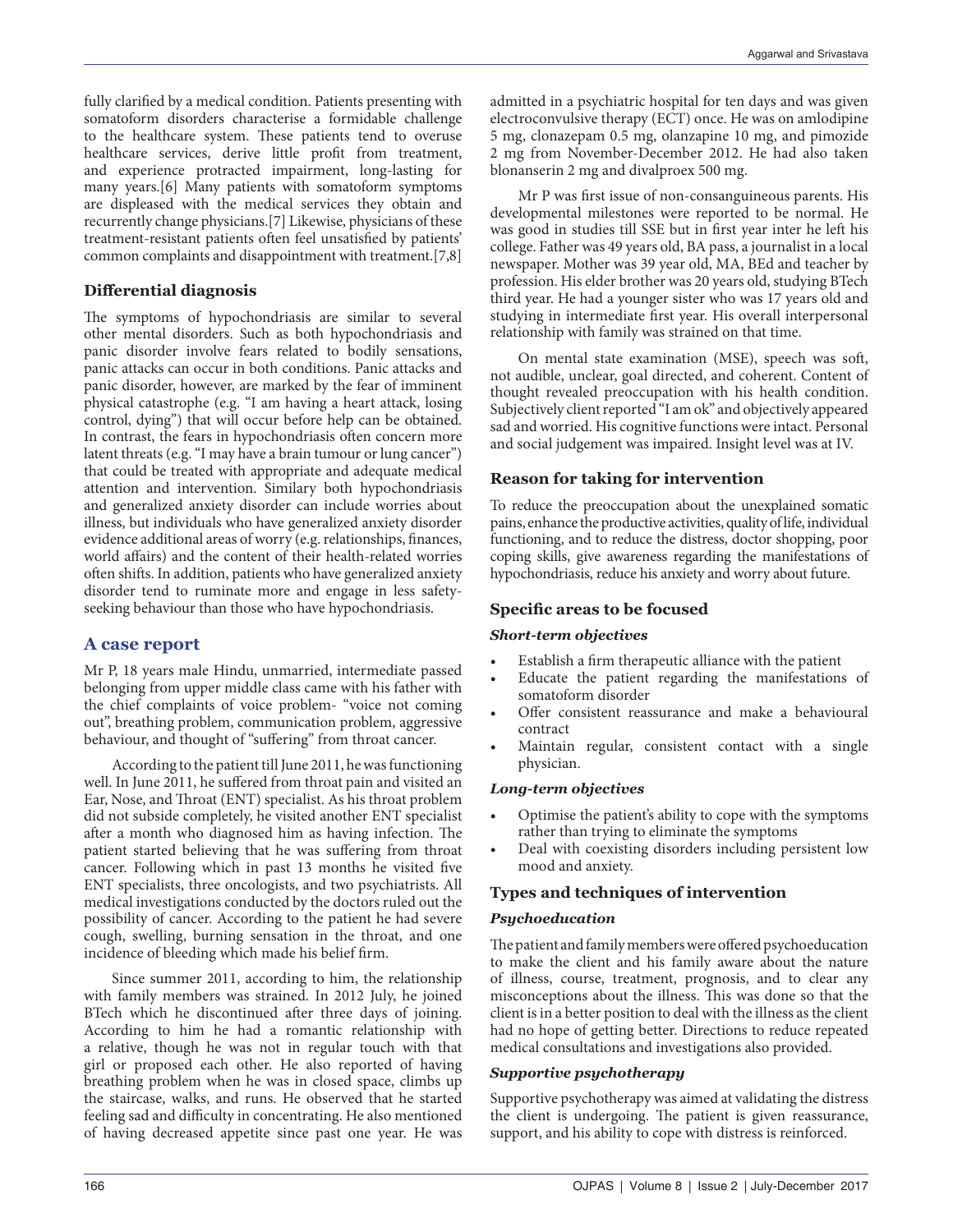### *Jacobson's progressive muscular relaxation (JPMR)*

JPMR is widely used to manage and reduce anxiety and autonomic arousal. The major steps involved in it are learning to identify excessive tension in certain muscles and learning to relax and if possible, eliminate that tension. This procedure is repeated with various muscle groups of the body.

# **Cognitive therapy**

### *Cognitive restructuring*

To find out erroneous, illogical cognitions, and to modify such maladaptive cognitions and replace them with more adaptive thoughts.

### *Cognitive distraction technique*

By using various distraction strategies such as focusing on the environment or involving in specific tasks, instead of paying attention to the physical symptoms, and preoccupation about getting infected, death, and other negative thoughts.

# **Therapy process**

### *Session 1*

Psychoeducation was provided to the patient with the purpose of increasing awareness about the illness. This helped them in understanding how his symptoms began. Firstly therapist listened him with care and reassurance and empathy was given to him. And he was educated about the disease which he thought he harboured and then he was sent for physical investigation and a behavioural contract was made that he would not seek any investigation outside for his illness. Supportive psychotherapy was given to his father as he was very anxious and worried. Supportive measures such as reassurance and persuasions were used and were asked to support the patient. This helped him to develop trust and confidence. Ego strengthening was done to change his devalued self-esteem. JPMR was introduced to the patient. Therapist explained the JPMR components and its rationale. He was educated about his illness, JPMR, and its implications.

### *Session 2*

Patient was seen. The client was given understanding regarding the importance of relaxation of his problem and also explained the rationale for the same. First session of JPMR was held. Before the session the therapist demonstrated to the patient how to tense and relax various group of muscles. He was asked to come consecutively for five days of relaxation training. After relaxation, the client was given opportunity to ventilate his feelings and reassurance was given to the client that the problems could be solved over a period of time.

### *Session 3*

Patient was reviewed. Second session of JPMR was conducted. Towards the end of the relaxation, guided imagery was also given. Patient reported he was getting some relief for his anxiety from the relaxation procedure. Support in terms of building his confidence was provided. Cognitive restructuring was done to find out erroneous, illogical cognition that he

### *Session 4*

Patient was reviewed. Third session of JPMR was conducted with guided imagery. Patient seemed to be relaxed after the session. The client reported that he was able to observe calmness by working through the relaxation process and had showed confidence that he would participate in the rest of therapy with increased enthusiasm. He was motivated to think in positive way and was reassured that his condition was not as hopeless as he imagined and he could overcome all his problems.

### *Session 5*

Patient was reviewed. Fourth session of JPMR was conducted with guided imagery. Patient seemed to be more comfortable and confident after the relaxation. Cognitive distraction technique was explained to the patient. By using various distraction strategies such as focusing on the environment or getting involved in specific tasks, instead of paying attention to the physical symptoms ad preoccupation about getting infected, death, and other negative thoughts.

### *Session 6*

Patient was reviewed. Fifth session of JPMR was conducted with guided imagery. During this session the patient practiced also and the therapist gave feedbacks and corrections during the process. After the session therapist explained about the importance of regular practice of relaxation and advised the client to practice it on daily basis at least for three weeks at home. For review, appointment was schedule after two weeks.

# **Conclusion and outcome**

Six sessions were held with the patient. Later the patient rand up and reported the therapist considerable improvement (up to 50%) in terms of symptoms. He reported that his distress, health related worries, and taking unnecessary medicines reduced and felt confident. This was in agreement with the study conducted by Speckens *et al*.;[9] patients' therapy was taken from six to 16 individual sessions and cognitive behaviour therapy was administered, and result revealed significantly more improvement in their problem (psychosomatic concerns) than individuals with simple medical srevice. The other study with eight group sessions of cognitive behaviour therapy found greater to control situation in decreasing somatic indications and hypochondriacal concerns.[10] In both the studies, major improvements were observed after treatment as well as six months later.[9,10]

# **Future plans**

In future we can suggest the relapse prevention and steps can be taken to enhance his coping strategies and restore his affected socio-occupational functioning; also the interpersonal relationships can be strengthened.

# **References**

Kaplan HI, Sadock BJ. Synopsis of psychiatry. 6th ed. Baltimore: Williams & Wilkins; 1991.